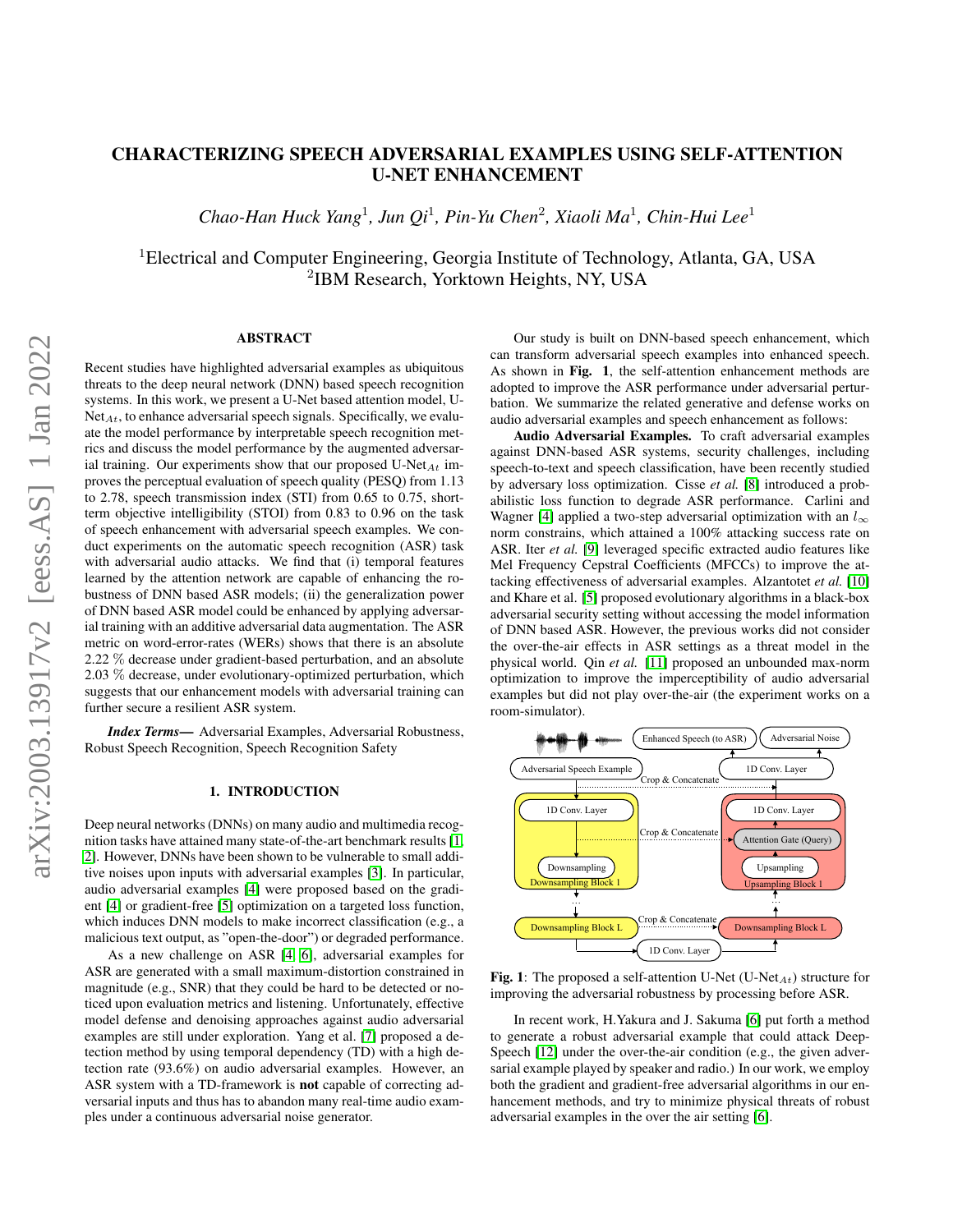Speech Enhancement and Denoising Methods. A speech enhancement system aims to improve the speech quality and intelligibility [\[2,](#page-4-1) [13,](#page-4-12) [14\]](#page-4-13). Several DNN-based vector-to-vector regression architectures [\[15,](#page-4-14) [1\]](#page-4-0) for single-channel speech enhancement have attained many state-of-the-art results under non-stationary noises. However, audio adversarial examples, which are taken as new threats to environments, are not sufficiently discussed whether the deep learning based speech enhancement models can overcome them. Thus, the recent work have started to attempt data augmentation approaches based on adversarial examples to improve the model robustness against adversarial perturbations [\[16,](#page-4-15) [17\]](#page-4-16). One major weakness of the adversarial training is that they are highly model-dependent, which means that they may become unstable when there is a strong adversarial perturbation (e.g., an increased magnitude in the gradient-based attacks). In this work, we combine enhancement-based method with temporal features [\[7\]](#page-4-6).

To further understand the effects of adversarial examples, we introduce a novel self-attention DNN model, which is sensitive to temporal-sequence segments, and design experiments based on an ASR system to conduct speech enhancement particularly against adversarial perturbations.

### Our contributions include:

- We introduce speech enhancement-based methods to characterize the properties of audio adversarial examples and improve the robustness of the ASR systems. Specifically, a selfattention U-Net model, U-Net $_{At}$ , is introduced to extract the temporal information from the speech with adversarial perturbations, and then to reconstruct speech examples.
- We investigate interpretable effects of adversarial examples for speech processing in terms of major speech quality measurement index, including perceptual evaluation of speech quality (PESQ), short-term objective intelligibility (STOI), and speech transmission index (STI).
- We further study the generalization capability of DNN models for exploring the difference of performance among ASR systems via applying both gradient and gradient-free generative models training by adversarial speech data augmentation.

### 2. AUDIO ADVERSARIAL EXAMPLES

This section briefly introduces how to use adversarial examples to attack ASR models, which include gradient based [\[4\]](#page-4-3), evolutionary [\[5\]](#page-4-4), and over-the-air adversarial optimization methods [\[6\]](#page-4-5).

#### 2.1. Generating Gradient based Audio Adversarial Examples

An adversarial example is defined as follows: given a well-trained prediction model  $f: \mathbb{R}^n \to \{1, 2, \dots, k\}$  and an input sample  $x \in \mathbb{R}^n$ , an attacker expects to modify x such that the model can recognize the sample as having a specified output  $y \in \{1, 2, \dots, k\}$ and the modification does not change the sample significantly. The work [\[3\]](#page-4-2) proposed  $v = \tilde{x} - x \leq \delta$  be the perturbation, where  $\delta$ is a parameter with an upper-bounded magnitude of distortion. The distortion is imposed to the input x that humans cannot notice the difference between a legitimate input x and the distorted example  $\tilde{x}$ . Besides, adversarial examples can be generated by optimizing an objective function as shown in Eq. [\(1\)](#page-1-0), where  $Loss(x+v, y)$  refers to a loss function by calculating an attacked prediction and the ground truth, and  $\epsilon$  is the noise-level:

<span id="page-1-0"></span>
$$
\underset{\mathbf{v}}{\operatorname{argmin}} \text{Loss}(\mathbf{x} + \mathbf{v}, y) + \epsilon \|\mathbf{v}\| \tag{1}
$$

Baseline Audio Adversarial Example. Particularly, for audio and speech adversarial examples, Mel-Frequency Cepstrum Ceofficient (MFCC) [\[4,](#page-4-3) [6,](#page-4-5) [11\]](#page-4-10) is used for temporal feature extraction, MFCC can be generated in a gradient-based optimization from an entire waveform using Adam [\[18\]](#page-4-17). In detail, the perturbation  $v$  for MFCC can be obtained against the input sample  $x$  and the target output of phrase  $y$  using the loss function of a ASR system (e.g., DeepSpeech [\[12\]](#page-4-11)) as follows:

$$
\underset{\mathbf{v}}{\operatorname{argmin}} \text{Loss}(MFCC(\mathbf{x}+\mathbf{v}), \mathbf{y}) + \epsilon \|\mathbf{v}\| \tag{2}
$$

 $MFCC(\mathbf{x}+\mathbf{v})$  represents the MFCC extraction from speech signals of  $x + v$ . In the previous work [\[4\]](#page-4-3), this attacking model attains a 100% success rate on maliciously manipulate the output of speech processing in the non-over-the air condition.

Audio Adversarial Examples by Evolutionary Optimization. Khare *et al.* [\[5\]](#page-4-4) proposed a multi-objective evolutionary optimization method to craft adversarial examples on ASR systems instead of gradient-based approaches [\[4,](#page-4-3) [6\]](#page-4-5). The proposed evolutionary-based method [\[5\]](#page-4-4) focus on maximizing a fitness function, which decomposes the adversarial audio quality metric into two objectives: (a) an Euclidean similarity distance of MFCC features; (b) an edit similarity distance of generated texts. In our experiment, we use the evolutionary optimization combined with the over-the-air loss function in [\[6\]](#page-4-5) as a gradient-free comparison (Evo $_{adv}$ .)

Over-the-Air Adversarial Example. H.Yakura & J. Sakuma [\[6\]](#page-4-5) proposed a method to generate an over-the-air adversarial example in the real-world. The main modification is to incorporate transformations caused by playback and recording into the generation process, and adapt to three constrains: a band-pass filter, impulse response, and white Gaussian noise to minimize loss function:

$$
\underset{\mathbf{v}}{\operatorname{argmin}} \mathbb{E}_{h \sim \mathcal{H}, \mathbf{w} \sim \mathcal{N}(0, \sigma^2)}[\text{Loss}(MFCC(\tilde{\boldsymbol{x}}), \boldsymbol{y}) + \epsilon ||\boldsymbol{v}||] \n\text{where } \overline{\boldsymbol{x}} = \text{Conv}(\boldsymbol{x} + \underset{1000 \sim 4000 \text{Hz}}{\text{BPF}}(\boldsymbol{v})) + \boldsymbol{w}
$$
\n(3)

where the set of collected impulse responses is  $H$  and the convolution using impulse response  $h$  is  $Conv$ , white Gaussian noise is given by  $N(0, \sigma^2)$ , and an empirical band-pass filter from 1,000 to 4,000Hz exhibited less distortion.

In this work, we testify the adversarial generating models like the gradient based [\[6\]](#page-4-5) (Grad $_{adv}$ ) and evolutionary generated [\[5\]](#page-4-4)  $(Evo_{adv})$  examples in the over-the-air filtering setting [\[6\]](#page-4-5). In a more serious adversarial setting, we study the adversarial robustness under adaptive attacks where an ASR model is highly relied on a speech enhancement model, which follows the two-step attack setting in Qin et al. [\[11\]](#page-4-10).

# 3. MODEL DEFENSE BY U-NET BASED SPEECH ENHANCEMENT

U-Net [\[19\]](#page-4-18) refers to deep feature contracting networks by successive layers, where pooling blocks are replaced by up-sampling blocks and large number of feature channels. U-Net was first introduced on image segmentation and attained several state-of-the-art results [\[19\]](#page-4-18). Recently, Wave-U-Net was proposed by [\[20\]](#page-4-19) to improve audio source separation and speech enhancement [\[21\]](#page-4-20). However, the previous U-Net-based methods did not consider the sequenceto-sequence mechanism such as temporal dependency. Especially, with the recent evidence [\[7\]](#page-4-6) on the adversarial defense, most audio adversarial examples are with the specific temporal dependency,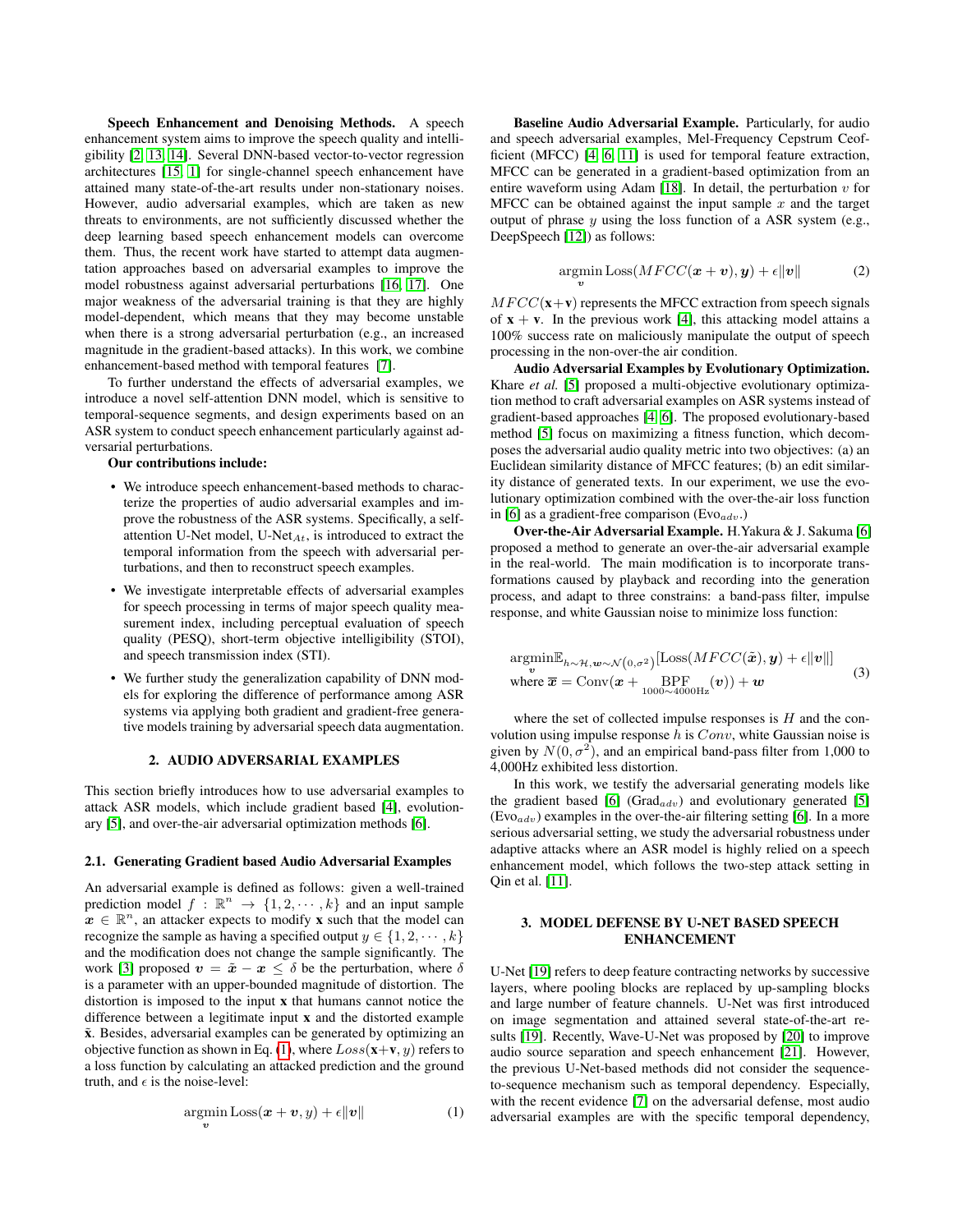which indicate that the deep regression-based method [\[7\]](#page-4-6) would remain challenges in correcting or enhancement the adversarial speech examples. Our proposed self-attention speech U-Net  $(U-Net_{At})$  is a one-dimensional U-Net with down-sampling blocks and a sequential attention gate embedded up-sampling blocks to improve the adversarial robustness as the framwork in Fig. 1.

#### 3.1. Self-Attention U-Net for Adversarial Speech Enhancement

As to a deployment of the U-Net [\[20\]](#page-4-19) architecture for speech enhancement, we aim to separate a mixture waveform  $m \in [-1, 1]^{L \times C}$ as shown in Figure [1,](#page-0-0) into source waveform  $S_1$  and the adversarial waveform  $S_{adv} \in [-1, 1]^{L \times C}$  for all  $k \in 1, 2$ , where C refers to the number of audio channels and  $L$  denotes the number of audio samples. For two sources to be reconstructed, a 1D convolution, zero padded before convolving, of filter size 1 with  $2 \times 1$  filters is utilized to convert the stack loss of features of (i) the clean speech example and reconstructed waveform; (ii). We use a block number  $L = 17, C = 1$  for our experiments as the validated results in [\[21\]](#page-4-20). Attention Gate. The attention gate in the upsampling block(s) extracts a high-level feature representation  $h$  from the input speech feature x, where the  $h_t^Q$  and  $H_t^K$  are the query and key, respectively:

$$
\mathbf{h}_t^Q, \mathbf{H}^K = \text{Encoder}(\mathbf{x_t}); \quad \mathbf{c}_t = \text{Attention}(\mathbf{h}_t^Q, \mathbf{H}^K, \mathbf{x_c}),
$$
\n(4)

where the attention mechanism takes the query  $h_t^Q$  and key  $H_t^k =$  $[h_0, ..., h_t]$  as input and devise a fixed-length context vector,  $c_t$ . The enhanced speech is  $y_t$ , which takes the context vector  $c_t$ , the upcoming channel input  $x_t$ , and the symmetry downsamping channel block cropping concatenation input  $x_c$ . We adopt the scaled dot-product softmax function for self-attention transformation in [\[22\]](#page-4-21).

#### 3.2. Speech Enhancement Baseline

We use the publicly available benchmark LibriSpeech dataset [\[23\]](#page-4-22). Firstly, we down-sample the speech sampling rate to 16kHz as previous studies [\[20\]](#page-4-19). The clean data consists of 30 hours training data and 5 hours testing data, which were from 73 male and female English-speakers with various accents. The noisy data were generated by mixing the clean data with the noise source from the DEMAND noise database [\[24\]](#page-4-23). To be consistent with the baseline results in [\[21\]](#page-4-20), we used 40 different noise to corrupt clean speech to generate noisy speech with 4 SNR levels (15, 10, 5, and 0 dB). In sum, there were 8,345 training data and 1,242 test data in our dataset.

| Metric      | Noisy $_D$ | <b>DNN</b> | $U$ -Net <sub>W</sub> | U-Net <sub><math>At</math></sub> |
|-------------|------------|------------|-----------------------|----------------------------------|
| PESO        | 1.97       | 2.62       | 2.86                  | 2.88                             |
| <b>STI</b>  | 0.65       | 0.73       | 0.81                  | 0.81                             |
| <b>STOI</b> | 0.82       | 0.90       | 0.93                  | 0.92                             |
| <b>SNR</b>  | $-1.63$    | 7.67       | 9.83                  | 9.85                             |

**Table 1:** We evaluate the untreated noisy signal (Noist<sub>D</sub>) in [\[24\]](#page-4-23), and the enhanced signals based on DNN, wave U-Net (as  $U\text{-Net}_W$ ), and self-attention U-Net (as  $U$ -Net $_{At}$ ). The experimental results show that the U-Net based methods attain higher scores compared with DNN-based methods on the noisy speech.

# 3.3. Performance Analysis

To validate the general enhancement performance, we evaluate the baseline performance by major objective indexes as follows:

SNR. We first used the signal-to-noise ratio (SNR) of the perturbation, which could be generated by adding noisy samples [\[24\]](#page-4-23) or adversarial noise as the Sec. 2. The SNR is given by  $10log_{10}P_x/P_v$ for the power of the input sample,  $P_x = \frac{1}{T} \sum_{t=1}^T x_t^2$  , and the power of perturbation,  $P_v = \frac{1}{T} \sum_{t=1}^T v_t^2$  as the previous setting [\[6\]](#page-4-5).

PSEQ. PESQ [\[25\]](#page-4-24) score is computed as a sum value of the average disturbance  $d_{sym}$  and the average asymmetrical disturbance  $d_{asym}$ :

$$
PESQ = a_0 + a_1 \cdot d_{sym} + a_2 \cdot d_{asym} \tag{5}
$$

where  $a_0 = 4.5$ ,  $a_1 = -0.1$  and  $a_2 = -0.0309$  for interpretability. STI. STI [\[26\]](#page-4-25) is an objective method for prediction and measurement of speech intelligibility, which has been not covered in the previous adversarial studies [\[11,](#page-4-10) [6,](#page-4-5) [5\]](#page-4-4) for analyzing speech quality.

STOI. STOI [\[27\]](#page-4-26) could be used as a robust measurement index for nonlinear processing to noisy speech, e.g., noise reduction on speech intelligibility, but it has been yet evaluated on the adversarial examples.

Enhancement Effects on Adversarial Examples After having a well-trained DNN-based SE models, we test the enhancement effects on the generated over-the-air audio adversarial examples [\[6\]](#page-4-5) against Deep Speech [\[12\]](#page-4-11). Although SNR scores of all models are increased after speech enhancement, the performance in terms of PESQ, STI, and STOI are consistently decreased, which suggests the necessity of conducting a resilient ASR accessibility in Table. 1 and Table. 2.

| Metric      | Noisy <sub>adv</sub> | <b>DNN</b> | $U-NetW$ | U-Net <sub><math>At</math></sub> |
|-------------|----------------------|------------|----------|----------------------------------|
| <b>PESO</b> | 1.31                 | 1.21       | 1.16     | 1.18                             |
| <b>STI</b>  | 0.67                 | 0.66       | 0.62     | 0.64                             |
| <b>STOI</b> | 0.84                 | 0.81       | 0.80     | 0.81                             |
| <b>SNR</b>  | $-1.52$              | 7.23       | 7.43     | 7.68                             |

Table 2: We repeat the experiments of speech enhancement in Table 1 where the over-the-air adversarial speech examples (Noisy $_{adv}$ ) [\[6\]](#page-4-5) were imposed to the ASR loss function. The evaluation results show that although all of the SNR scores increase by the speech enhancement, the other metric indexes are even lower than the Noisy<sub>adv</sub> before conducting speech enhancement.

Robust Enhancement by Adversarial Training. Goodfellow et al. [\[3\]](#page-4-2) showed that by training on a mixture of adversarial and clean examples, a neural network could be regularized and robust enough against to adversarial examples. We adopt the adversarial training with an objective function based on the fast gradient sign method as an effective regularizer for a loss function  $J$ :

$$
\tilde{J}(\boldsymbol{\theta}, \boldsymbol{x}, y) = \alpha J(\boldsymbol{\theta}, \boldsymbol{x}, y) + (1 - \alpha) J(\boldsymbol{\theta}, \boldsymbol{x} + \epsilon \operatorname{sign}(\nabla_{\boldsymbol{x}} J(\boldsymbol{\theta}, \boldsymbol{x}, y)),
$$
\n(6)

where  $x$  and  $y$  separately denote the noisy input and the clean output, and model parameters are represented as  $\theta$ . In all of our experiments, we used an empirically fin-tinning setting as  $\alpha = 0.34$  to conduct the enhancement results training on the generated adversarial examples. As Table. 4, all the models shows an improved performance with adversarial training.

# 4. EXPERIMENT RESULTS

# 4.1. ASR Experiment Setting

We applied the proposed U-Net<sub>At</sub> to enhance adversarial speech examples as the same reproducible settings and configurations in [\[6\]](#page-4-5).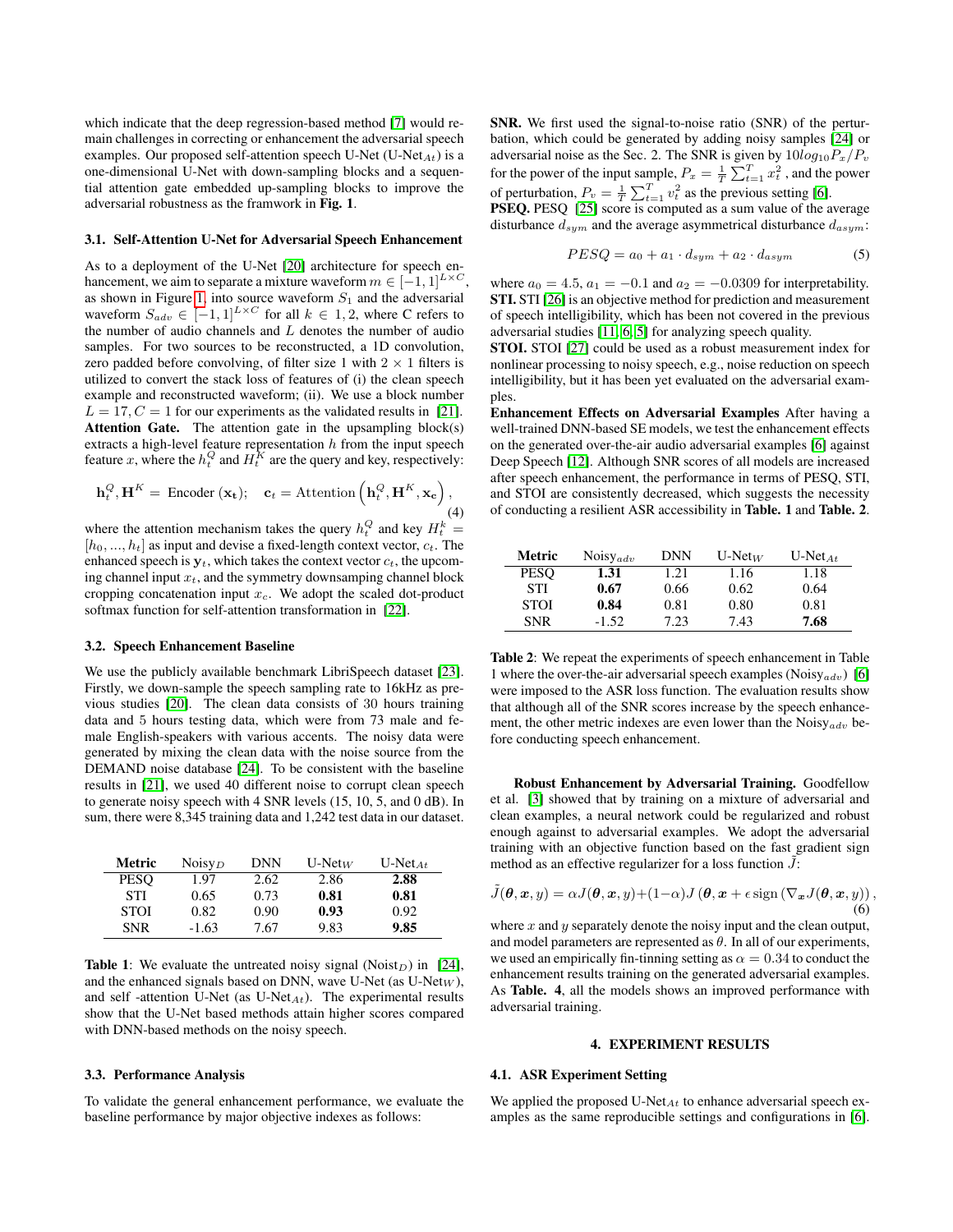| <b>Metric</b> | Noisy <sub>adv</sub> | $DNN_T$ | $U\text{-}\mathrm{Net}_{T,W}$ | $U\text{-}\mathrm{Net}_{T,At}$ |
|---------------|----------------------|---------|-------------------------------|--------------------------------|
| <b>PESO</b>   | 1.31                 | 2.55    | 2.72                          | 2.78                           |
| <b>STI</b>    | 0.67                 | 0.69    | 0.72                          | 0.75                           |
| <b>STOI</b>   | 0.84                 | 0.86    | 0.88                          | 0.90                           |
| <b>SNR</b>    | $-1.52$              | 7.45    | 7.67                          | 7.92                           |

Table 3: To further improve the model generalization capability, we add adversarial examples into the dataset for the adversarial training. We observe that the model obtains a further improvement in terms of the intellectual speech quality based on the methods of the adversarial training on DNN ( $DNN_T$ ), wave U-Net (U-Net $_{T,W}$ ), and self-attention U-Net (U-Net $_{T,At}$ ) with slightly improved SNRs.

| Gradient-based [6]             | $w$ /o $SE$ | $SE$ [15]      | <b>SE</b> [21] | $\mathbf{SE}_{U_{At}}$            |
|--------------------------------|-------------|----------------|----------------|-----------------------------------|
| <b>RoSA</b> DeepSpeech         | 90.23       | 84.86          | 83.43          | 83.11                             |
| ROSADeepSpeech+AdvT            | 27.34       | 22.21          | 19.29          | 18.23                             |
| <b>WER</b> DeepSpeech          | 85.90       | 72.97          | 67.46          | 66.12                             |
| WER <sub>DeepSpeech+AdvT</sub> | 19.37       | 18.92          | 17.64          | 17.15                             |
| <b>Evolution-based</b> [5]     | $w/o$ SE    | <b>SE</b> [15] | <b>SE</b> [21] | $\overline{\mathbf{SE}}_{U_{At}}$ |
| <b>ROSA</b> DeepSpeech         | 91.21       | 85.67          | 82.03          | 79.35                             |
|                                |             |                |                |                                   |
| ROSADeepSpeech+AdvT            | 20.47       | 18.45          | 17.81          | 16.14                             |
| WERDeepSpeech                  | 87.90       | 83.12          | 79.20          | 71.12                             |

Table 4: To improve the adversarial robustness of the ASR, we utilize adversarial training (AdvT) on the proposed self-attention U-Net  $(U_{At})$  speech enhancement (SE). From our experimental results, the use of augmented gradient-based adversarial examples (AEs) can improve the performance in terms of the rate of success attack (RoSA) and the word error rate (WER %). The evolutionaryoptimized [\[5\]](#page-4-4) AEs exhibit severe error rate without AdvT, but WER under AdvT can obtain more gains than the gradient-based adver-sarial settings [\[6\]](#page-4-5). The deployed adversarial text output is "openthe-door" to evaluate WER based targeted attack scenarios.

The first clip was the same as the publicly released samples of [\[4\]](#page-4-3). For the target phrase  $y$ , we prepared the target text: "open the door". Since the previous works [\[4,](#page-4-3) [6\]](#page-4-5) tested the methods with randomly chosen 1,000 phrases. We follow the over-the-air [\[6\]](#page-4-5) evaluation setting with the LibriSpeech dataset [\[23\]](#page-4-22) which involves a number of playback cycles in the physical world.

#### 4.2. ASR Performance Discussion

The success rate of the attack is the ratio of the times that Mozilla DeepSpeech  $[12]$ <sup>[1](#page-3-0)</sup> transcribed the recorded adversarial example as the target phrases among all trials. The success rate becomes non-zero only when Mozilla DeepSpeech transcribes adversarial examples as the target phrases perfectly. The generated audio with high adversarial examples remain a SNR of 10.12 (dB) for all the experiments. In Table. 4, the model trained on  $Noisy<sub>G</sub>$  could not attain a high WER and RoSA under  $Grad_{adv}$  and  $Evo_{adv}$  without the improved performance from the adaptive training with related adversarial examples. Fig 2. shows the spectrogram difference in the recovered detail of speech enhancement and adversarial training.

Characterising the Adaptive Adversarial Robustness. In more strict adversarial security setting [\[11\]](#page-4-10), an attacker could ob-



Fig. 2: The log-power spectrogram of (a) clean; (b) noisy; (c) adversarial; (d) pre-trained U-Net $_{At}$  enhanced adversarial examples; (e) DNN enhancement results adopted adversarial training, and (f) proposed U-Net $_{At}$  using adversarial training (AdvT.)



Fig. 3: In a more strict adversarial security setting, we evaluate the SNR magnitude of the Grad $_{Adv}$  and Evo $_{Adv}$  under U-Net $_{At}$  SE.

serve the input  $\hat{x}$  and output  $\hat{y}$  of both speech enhancement and ASR system<sup>[2](#page-3-1)</sup>, to craft a two-step adversarial examples in an existence of defense model. When this theoretical adaptive attack exist, we aim to enlarge the cost of attack in terms of additive noise (dB) injected into the clean speech example to access a targeted attack successful rate (TASR.) In Fig. 3, the results show that an attacker need to give additive noise from 7.63 dB (w/o enhancement) to -2.23 dB (w/ U-Net<sub>At</sub>) for the Grad<sub>adv</sub> and 7.82 dB (w/o enhancement) -3.21 dB (w/ U-Net<sub>At</sub>) on the Evo<sub>adv</sub> on the Deep Speech-based ASR system to attain 100% TASR, which increase the empirical difficulty for attackers to manipulate an attack without notice in the real world and improve the adversarial robustness of ASR system.

# 5. CONCLUSIONS

We demonstrate the power of adversarial speech enhancement by proposed self-attention U-Net, U-Net<sub>At</sub>, for characterizing adversarial examples generated by two state-of-the-art audio adversarial attacks [\[6,](#page-4-5) [5\]](#page-4-4) in the over-the-air setting. The proposed enhancement method is different from previous detection based methods. Our results highlight the importance of ASR and speech processing safety on exploiting unique data properties toward adversarial robustness. Our future works included more acoustic properties analysis.

<span id="page-3-0"></span><sup>&</sup>lt;sup>1</sup>The Mozilla DeepSpeech ASR is the current audio adversarial robustness benchmark [\[11,](#page-4-10) [4,](#page-4-3) [6\]](#page-4-5) and shows coherent performance including Kaldi [\[5,](#page-4-4) [11\]](#page-4-10) under adversarial attacks from the previous studies.

<span id="page-3-1"></span><sup>&</sup>lt;sup>2</sup>In our case, the system is equal to pre-processing U-Net<sub>At</sub> model and Deep Speech ASR for adaptive adversarial attack as [\[11\]](#page-4-10)